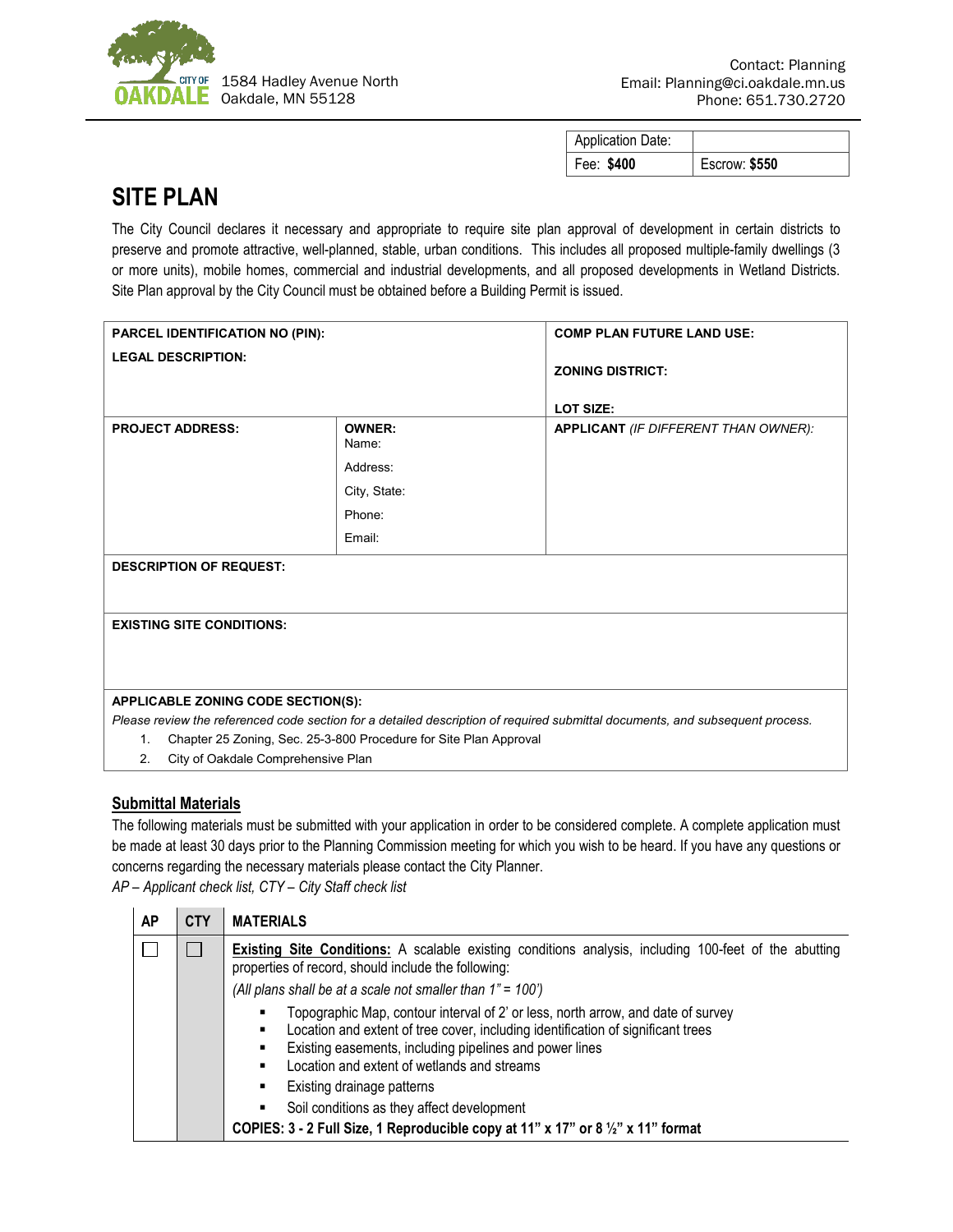|        |                          | <b>Engineering / Grading Plan:</b>                                                                                                                                                                                                                                                                                                                 |
|--------|--------------------------|----------------------------------------------------------------------------------------------------------------------------------------------------------------------------------------------------------------------------------------------------------------------------------------------------------------------------------------------------|
|        |                          | (All plans shall be at a scale not smaller than 1" = 100')                                                                                                                                                                                                                                                                                         |
|        |                          | Name and address of the owner, developer, site planner, engineer and surveyor<br>٠<br>Legal description, acreage of site, property boundary and dimensions, date of preparation and<br>٠<br>north arrow                                                                                                                                            |
|        |                          | Proposed construction grading plan and an erosion control plan<br>٠                                                                                                                                                                                                                                                                                |
|        |                          | Final grading plan<br>٠<br>Proposed topographic contours at a minimum interval of two feet<br>٠                                                                                                                                                                                                                                                    |
|        |                          | Proposed surface water holding ponds, drainage ditches, and drainage patterns<br>٠                                                                                                                                                                                                                                                                 |
|        |                          | Existing and proposed watermains, storm and sanitary sewer, electric, natural gas and telephone<br>٠                                                                                                                                                                                                                                               |
|        |                          | On-site and adjacent streets and right-of-way<br>٠                                                                                                                                                                                                                                                                                                 |
|        |                          | Location of existing streets, property lines, easements, water bodies, streams and other features<br>٠<br>within 100' of the boundary of the proposed subdivision                                                                                                                                                                                  |
|        |                          | Indication of height above mean sea level of the lowest floor<br>٠                                                                                                                                                                                                                                                                                 |
|        |                          | COPIES: 3 - 2 Full Size, 1 Reproducible copy at 11" x 17" or 8 1/2" x 11" format                                                                                                                                                                                                                                                                   |
| $\Box$ |                          | <b>Site Design &amp; Landscaping Plan:</b>                                                                                                                                                                                                                                                                                                         |
|        |                          | (All plans shall be at a scale not smaller than 1" = 100')                                                                                                                                                                                                                                                                                         |
|        |                          | Buildings and structures, both on the site and within 100 feet of the perimeter<br>٠                                                                                                                                                                                                                                                               |
|        |                          | Detailed landscaping plan showing plantings, equipment, etc.<br>٠                                                                                                                                                                                                                                                                                  |
|        |                          | Location and extent of tree cover, including identification of significant trees<br>٠                                                                                                                                                                                                                                                              |
|        |                          | Parking facilities<br>٠<br>Wetlands<br>٠                                                                                                                                                                                                                                                                                                           |
|        |                          | Sidewalks, walkways, driveways, loading areas and docks, bikeways<br>٠                                                                                                                                                                                                                                                                             |
|        |                          | Traffic flow (on-site and off-site)<br>٠                                                                                                                                                                                                                                                                                                           |
|        |                          | Fences and retaining walls<br>٠                                                                                                                                                                                                                                                                                                                    |
|        |                          | <b>Exterior signs</b><br>٠                                                                                                                                                                                                                                                                                                                         |
|        |                          | Exterior lighting (include a photometric plan)<br>٠                                                                                                                                                                                                                                                                                                |
|        |                          | Exterior refuse collection areas<br>$\blacksquare$                                                                                                                                                                                                                                                                                                 |
|        |                          | COPIES: 3 - 2 Full Size, 1 Reproducible copy at 11" x 17" or 8 1/2" x 11" format                                                                                                                                                                                                                                                                   |
| $\Box$ | $\Box$                   | Cross Sections: Cross section of property, including elevations, if requested                                                                                                                                                                                                                                                                      |
|        |                          | COPIES: 3 - 2 Full Size, 1 Reproducible copy at 11" x 17" or 8 1/2" x 11" format                                                                                                                                                                                                                                                                   |
|        |                          | Elevation Drawings: Elevation drawings of all proposed structures and buildings, with dimensions                                                                                                                                                                                                                                                   |
|        |                          | COPIES: 3 - 2 Full Size, 1 Reproducible copy at 11" x 17" or 8 1/2" x 11" format                                                                                                                                                                                                                                                                   |
|        | $\mathbf{I}$             | Land Use Statistics: Proposed location and quantities of land uses, broken out as percentages of the total<br>project area, as well as in acres. Uses to break out: Residential, Common Open Space, Public Open<br>Space, Streets, Commercial, Industrial Office Include dwelling unit density and site coverage in percent<br>and square footage. |
|        | $\Box$                   | Listing of gross square footage of existing and proposed structures.                                                                                                                                                                                                                                                                               |
|        | $\overline{\phantom{a}}$ | A staging plan for a project involving more than one construction season.                                                                                                                                                                                                                                                                          |
|        |                          | Statement acknowledging that you have contacted the other governmental agencies such as Watershed<br>Districts, County departments, State agencies, or others that may have authority over your property for<br>approvals and necessary permits.                                                                                                   |